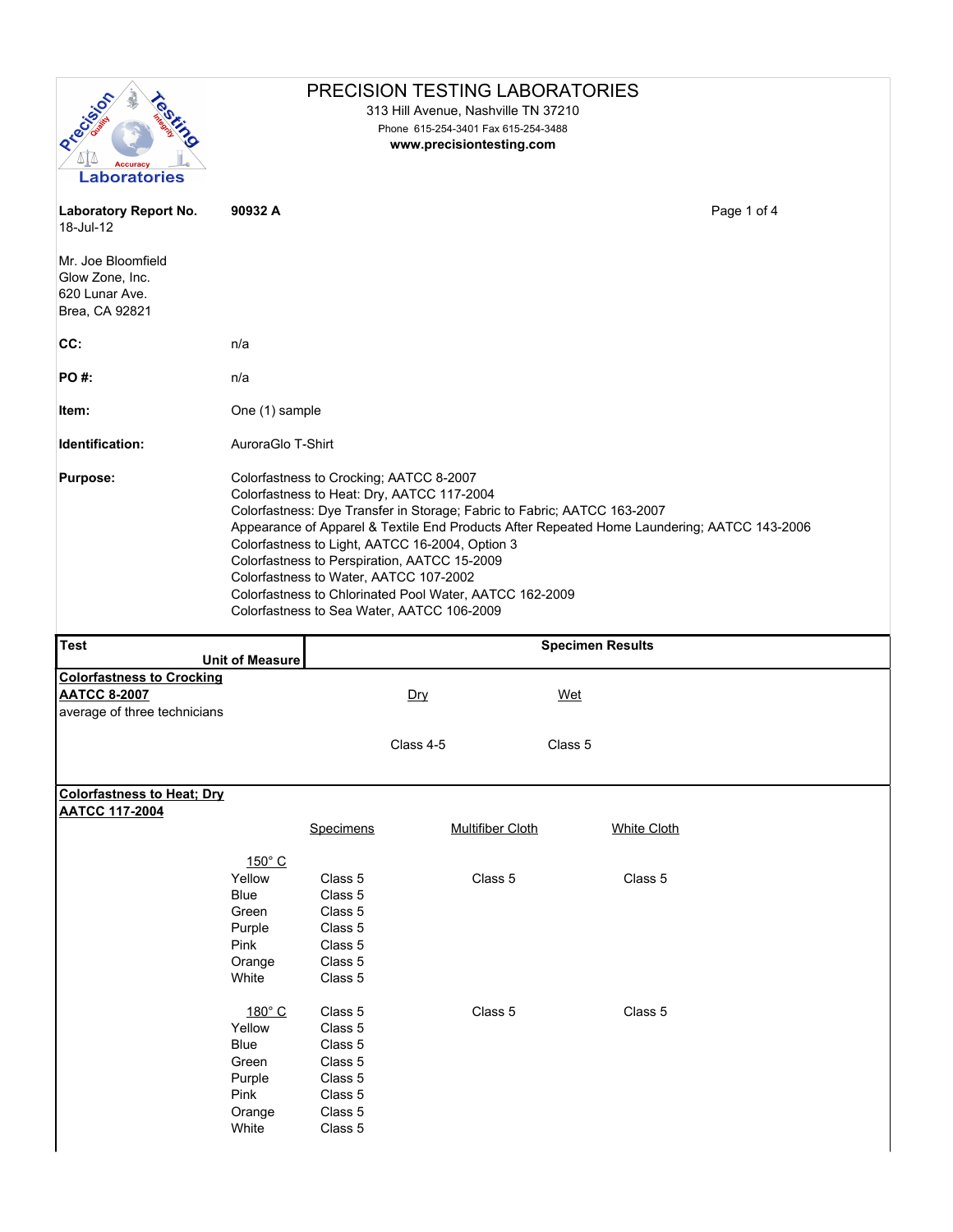## Laboratory Report No. 90932 A **Page 2 of 4**

| <b>Unit of Measure</b>                                                                                     | <b>Specimen Results</b> |                                                                                        |                       |                    |         |  |  |
|------------------------------------------------------------------------------------------------------------|-------------------------|----------------------------------------------------------------------------------------|-----------------------|--------------------|---------|--|--|
| <b>Colorfastness to Heat: Dry</b>                                                                          |                         |                                                                                        |                       |                    |         |  |  |
| <b>AATCC 117-2004</b>                                                                                      |                         |                                                                                        |                       |                    |         |  |  |
|                                                                                                            | Specimens               | <b>Multifiber Cloth</b>                                                                |                       | <b>White Cloth</b> |         |  |  |
|                                                                                                            |                         |                                                                                        |                       |                    |         |  |  |
| $210^\circ$ C                                                                                              |                         |                                                                                        |                       |                    |         |  |  |
| Yellow                                                                                                     | Class 5                 | Class 5                                                                                |                       | Class 1-2**        |         |  |  |
| <b>Blue</b>                                                                                                | Class 5                 |                                                                                        |                       |                    |         |  |  |
| Green                                                                                                      | Class 5                 |                                                                                        |                       |                    |         |  |  |
| Purple                                                                                                     | Class 5                 |                                                                                        |                       |                    |         |  |  |
| Pink                                                                                                       | Class 5                 |                                                                                        |                       |                    |         |  |  |
| Orange<br>White                                                                                            | Class 5<br>Class 5      |                                                                                        |                       |                    |         |  |  |
|                                                                                                            |                         |                                                                                        |                       |                    |         |  |  |
| **- Color transfer due to black print sticking and transferring onto the white test cloth.                 |                         |                                                                                        |                       |                    |         |  |  |
| <b>Colorfastness to Dye Transfer in Storage</b>                                                            |                         |                                                                                        |                       |                    |         |  |  |
| <b>AATCC 163-2007</b>                                                                                      |                         |                                                                                        |                       |                    |         |  |  |
| <b>Option II</b>                                                                                           |                         |                                                                                        |                       |                    |         |  |  |
|                                                                                                            |                         |                                                                                        |                       |                    |         |  |  |
|                                                                                                            |                         |                                                                                        | <b>White</b>          |                    |         |  |  |
|                                                                                                            |                         | Specimen<br>Class 5                                                                    | Cloth<br>Class 4-5*** |                    |         |  |  |
|                                                                                                            |                         |                                                                                        |                       |                    |         |  |  |
|                                                                                                            | Wool                    | Orlon<br>Polyester                                                                     | <b>Nylon</b>          | Cotton             | Acetate |  |  |
|                                                                                                            | Class 5                 | Class 5<br>Class 5                                                                     | Class 5               | Class 5            | Class 5 |  |  |
| ***-Yellow color transferred onto white test cloth.                                                        |                         |                                                                                        |                       |                    |         |  |  |
|                                                                                                            |                         |                                                                                        |                       |                    |         |  |  |
| Appearance of Apparel After Repeated Home Laundering                                                       |                         |                                                                                        |                       |                    |         |  |  |
| <b>AATCC 143-2006, Table II (3, II, A, iii)</b>                                                            |                         |                                                                                        |                       |                    |         |  |  |
|                                                                                                            |                         |                                                                                        |                       |                    |         |  |  |
| 5 Cycles                                                                                                   |                         |                                                                                        |                       |                    |         |  |  |
| Evaluate for color change                                                                                  |                         |                                                                                        |                       |                    |         |  |  |
|                                                                                                            |                         |                                                                                        |                       |                    |         |  |  |
|                                                                                                            |                         |                                                                                        |                       |                    |         |  |  |
| Cycle # $4$                                                                                                |                         | No change in color of the client's color spectrum. A slight fuzzing on the black print |                       |                    |         |  |  |
|                                                                                                            |                         | created a very slight appearance of a color change beginning at cycle #4.              |                       |                    |         |  |  |
| <b>Colorfastness to Light</b>                                                                              |                         |                                                                                        |                       |                    |         |  |  |
| <b>AATCC 16-2004; Option 3</b>                                                                             |                         |                                                                                        |                       |                    |         |  |  |
| 40 hours                                                                                                   |                         |                                                                                        |                       |                    |         |  |  |
| Irradiance: 1.10 W/m <sup>2</sup> /nm;                                                                     |                         |                                                                                        |                       |                    |         |  |  |
| Wavelength: 420 nm                                                                                         |                         |                                                                                        |                       |                    |         |  |  |
| Filter: Window Glass                                                                                       |                         |                                                                                        |                       |                    |         |  |  |
| average of three technicians                                                                               |                         | 40 hrs.                                                                                |                       |                    |         |  |  |
|                                                                                                            |                         |                                                                                        |                       |                    |         |  |  |
| Yellow                                                                                                     |                         | Class 3-4                                                                              |                       |                    |         |  |  |
| <b>Blue</b>                                                                                                |                         | Class 4-5                                                                              |                       |                    |         |  |  |
| Green                                                                                                      |                         | Class 3-4                                                                              |                       |                    |         |  |  |
| Purple<br>Pink                                                                                             |                         | Class 4<br>Class 5                                                                     |                       |                    |         |  |  |
|                                                                                                            |                         |                                                                                        |                       |                    |         |  |  |
| Orange<br>White                                                                                            |                         | No Rating*<br>Class 5                                                                  |                       |                    |         |  |  |
| *-The orange color in the spectrum could not be isolated for the specimen that was exposed during testing. |                         |                                                                                        |                       |                    |         |  |  |
|                                                                                                            |                         |                                                                                        |                       |                    |         |  |  |
| Q-Sun Model XE-3 -H Xenon apparatus with air-cooled Xenon Arc Lamps was used for this test method.         |                         |                                                                                        |                       |                    |         |  |  |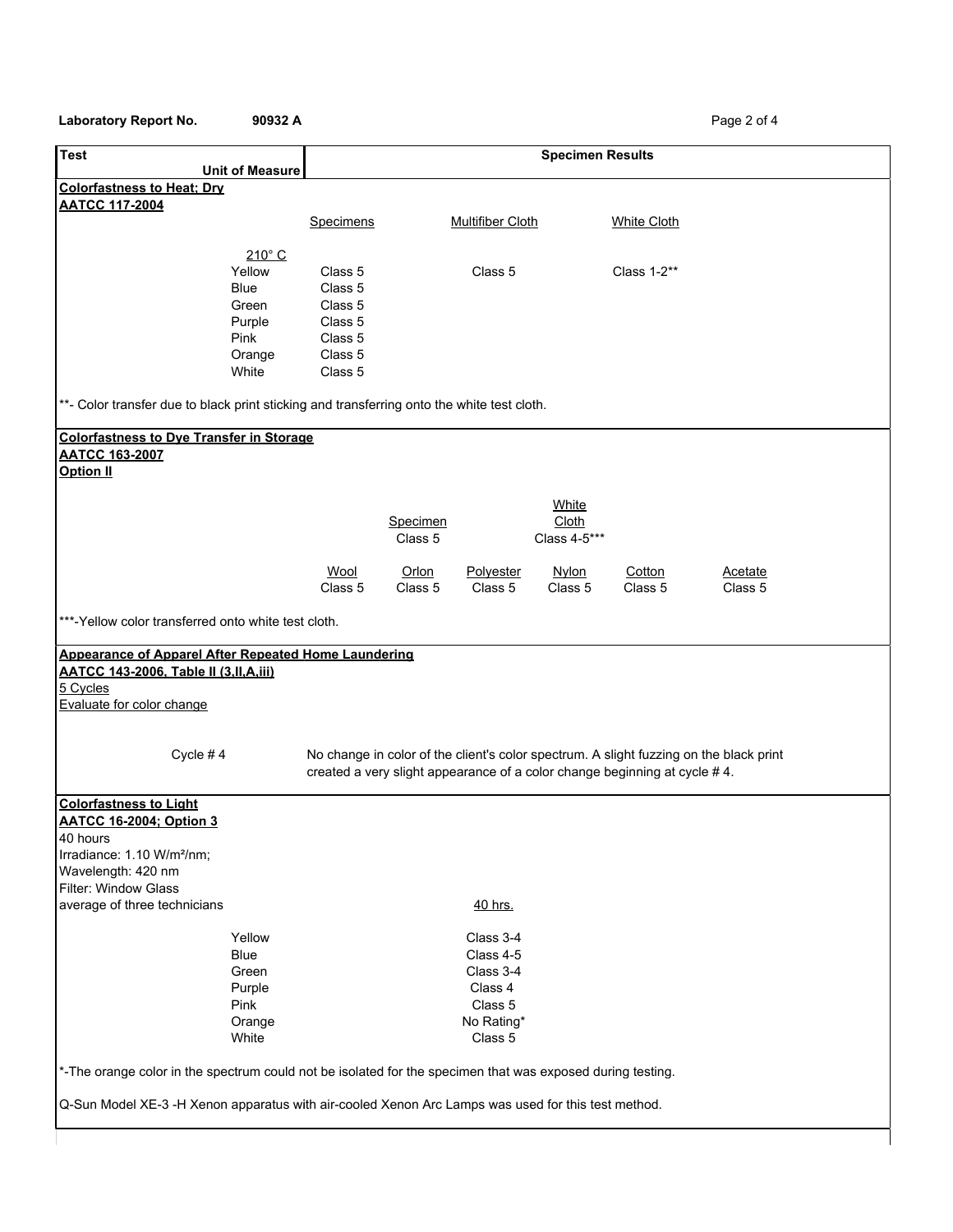## Laboratory Report No. 90932 A **Page 3 of 4** Page 3 of 4

| <b>Test</b>                                                | <b>Specimen Results</b>          |                        |                  |                      |                           |                      |                                 |
|------------------------------------------------------------|----------------------------------|------------------------|------------------|----------------------|---------------------------|----------------------|---------------------------------|
| <b>Unit of Measure</b>                                     |                                  |                        |                  |                      |                           |                      |                                 |
| <b>Colorfastness to Perspiration</b>                       |                                  |                        |                  |                      |                           |                      |                                 |
| <b>AATCC 15-2009</b>                                       |                                  |                        |                  |                      |                           |                      |                                 |
| Average of three technicians                               |                                  |                        |                  |                      |                           |                      |                                 |
| <b>Acid Solution</b>                                       | <b>Specimen</b><br>Class 5       | Wool<br>Class 5        | Orlon<br>Class 5 | Polyester<br>Class 5 | <b>Nylon</b><br>Class 5   | Cotton<br>Class 5    | Acetate<br>Class 5              |
|                                                            | Yellow<br>Class 5                | <b>Blue</b><br>Class 5 | Green<br>Class 5 | Purple<br>Class 5    | <b>Pink</b><br>Class 5    | Orange<br>Class 5    | <b>White</b><br>Class 5         |
| <b>Alkaline Solution</b>                                   | <b>Specimen</b><br>Class 5       | Wool<br>Class 5        | Orlon<br>Class 5 | Polyester<br>Class 5 | Nylon<br>Class 5          | Cotton<br>Class 5    | <b>Acetate</b><br>Class 5       |
|                                                            | Yellow<br>Class 5                | <b>Blue</b><br>Class 5 | Green<br>Class 5 | Purple<br>Class 5    | <b>Pink</b><br>Class 5    | Orange<br>Class 5    | White<br>Class 5                |
| <b>Colorfastness to Water</b><br><b>AATCC 107-2007</b>     |                                  |                        |                  |                      |                           |                      |                                 |
|                                                            | Specimen<br>Class 5              | Wool<br>Class 5        | Orlon<br>Class 5 | Polyester<br>Class 5 | Nylon<br>Class 4*         | Cotton<br>Class 4-5* | <b>Acetate</b><br>Class $4-5$ * |
|                                                            | Yellow<br>Class 5                | <b>Blue</b><br>Class 5 | Green<br>Class 5 | Purple<br>Class 5    | Pink<br>Class 5           | Orange<br>Class 5    | White<br>Class 5                |
| *- yellow color transfer                                   |                                  |                        |                  |                      |                           |                      |                                 |
| <b>Colorfastness to Chlorinated Pool Water</b>             |                                  |                        |                  |                      |                           |                      |                                 |
| <b>AATCC 162-2009</b>                                      |                                  |                        |                  |                      |                           |                      |                                 |
|                                                            | Yellow<br>Class 5                | <b>Blue</b><br>Class 5 | Green<br>Class 5 | Purple<br>Class 5    | Pink<br>Class 5           | Orange<br>Class 5    | White<br>Class 5                |
|                                                            | <b>AATCC Test Control Fabric</b> |                        |                  |                      |                           |                      |                                 |
| <b>Colorfastness to Sea Water</b><br><b>AATCC 106-2009</b> |                                  |                        |                  |                      |                           |                      |                                 |
|                                                            | Specimen<br>Class 5              | Wool<br>Class 5        | Orlon<br>Class 5 | Polyester<br>Class 5 | <b>Nylon</b><br>Class 4-5 | Cotton<br>Class 5    | <b>Acetate</b><br>Class 5       |
|                                                            | <b>White Cloth</b><br>Class 4-5  |                        |                  |                      |                           |                      |                                 |
|                                                            | Yellow<br>Class 5                | <b>Blue</b><br>Class 5 | Green<br>Class 5 | Purple<br>Class 5    | Pink<br>Class 5           | Orange<br>Class 5    | White<br>Class 5                |
|                                                            |                                  |                        |                  |                      |                           |                      |                                 |

**Notes:**

**AATCC "Gray Scale for Color Change" used to evaluate color change specimens.**

**AATCC "Gray Scale for Staining" used to evaluate crocking squares.**

Class 5 = No color change or staining.

Class 4 = Slight color change or staining.

Class 3 = Moderate color change or staining.

Class 2 = Severe color change or staining.

Class 1 = Very severe color change or staining.